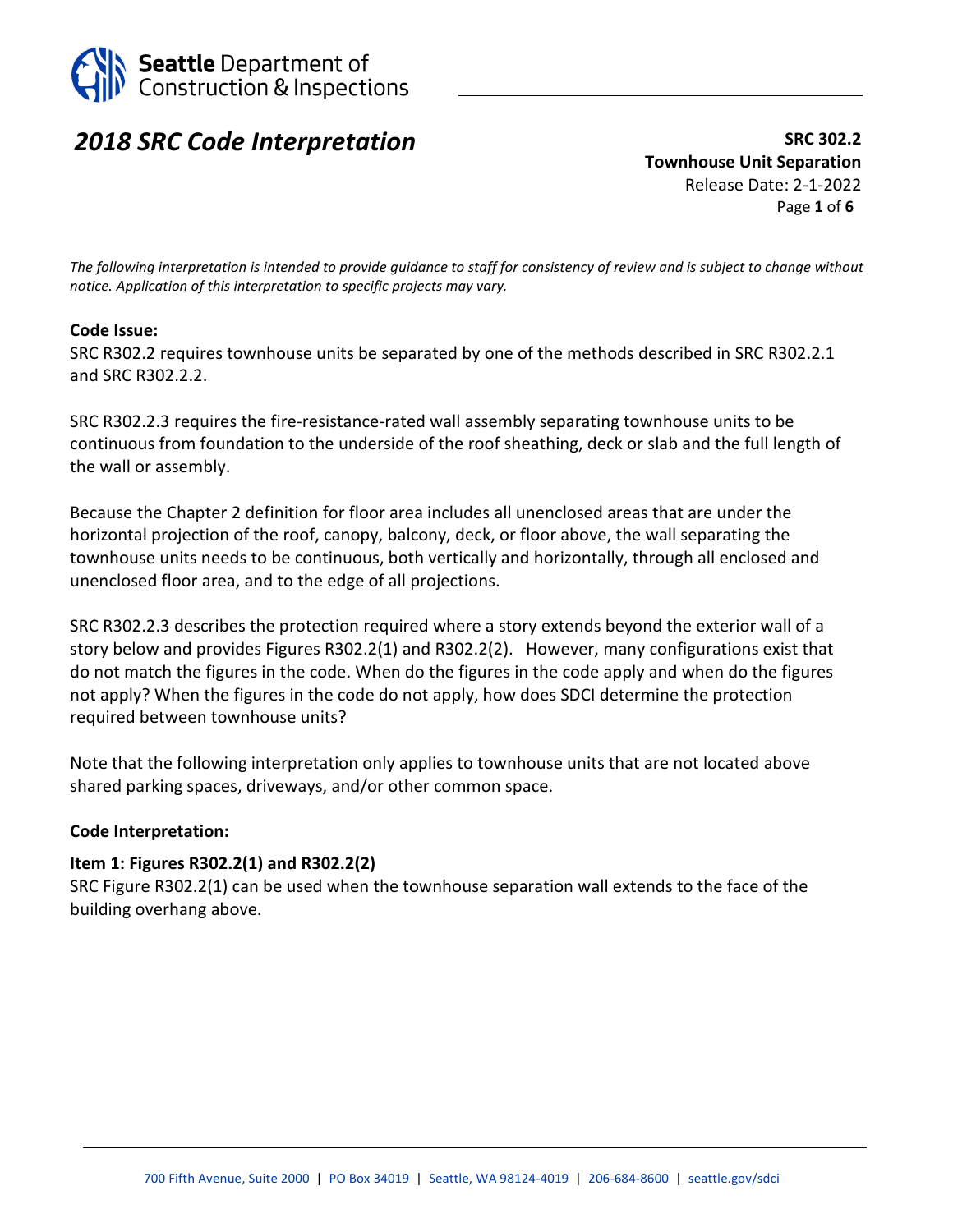

SRC Figure R302.2(2) can be used when all of the following conditions exist:

- The townhouse separation wall extends to the face of the building overhang above.
- Any story or stories below the building overhang shown in Figure R302.2(2) does not extend beyond the exterior wall of the story directly below the overhang.
- There are no facing walls under the building overhang.



For locations where SRC Figures R302.2(1) and R302.2(2) cannot be used, compliance with Items 2 and 3 below are required.

### **Item 2: Imaginary Line**

Where the townhouse units have unenclosed floor area or projections that are directly adjacent to each other or where townhouse units have enclosed floor area or projections that are not directly adjacent to each other, provide one of the following (refer to Figure 1):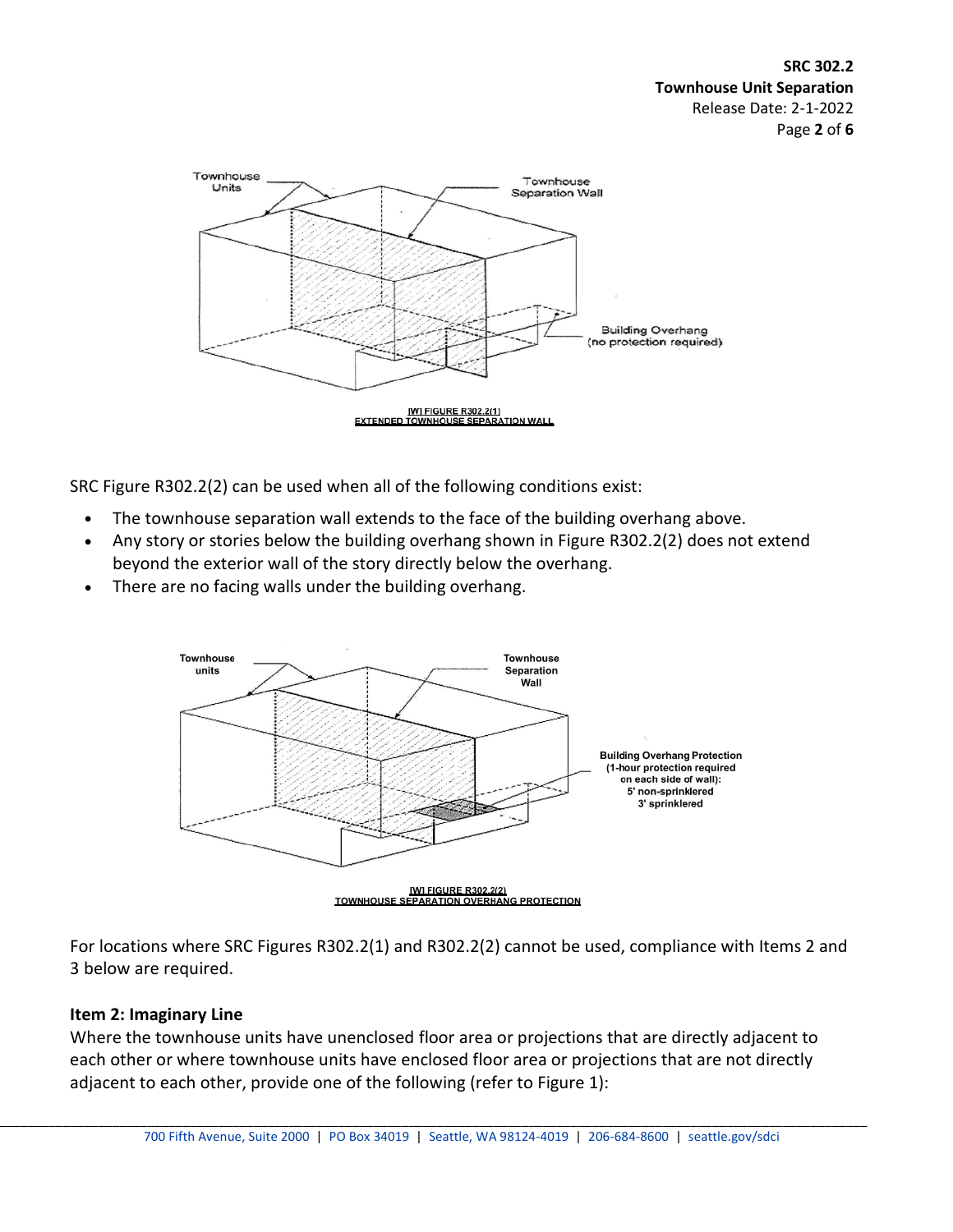- Option 1: Extend the wall separating the townhouse units to the edge of any floor area or projection; or
- Option 2: Locate an imaginary line separating the townhouse units. Then apply SRC Table R302.1(2) provisions for wall protection, opening limitations, and projection protection relative to the imaginary line. See Item 3 below for guidance on when strict compliance with SRC Table R302.1(2) is not required relative to the imaginary line. Option 2 cannot be used where there is enclosed floor area below unenclosed floor area.

The location of the imaginary line shall be as follows:

- Where the floor area or projections are not directly adjacent to each other, the line may be located anywhere between the townhouse units or at the exterior wall of one unit. The line may jog horizontally but not vertically.
- Where the townhouse units have unenclosed floor area or projections that are directly adjacent to each other, the line must be contiguous with the fire-resistance rated wall or assembly separating the townhouse units both horizontally and vertically.



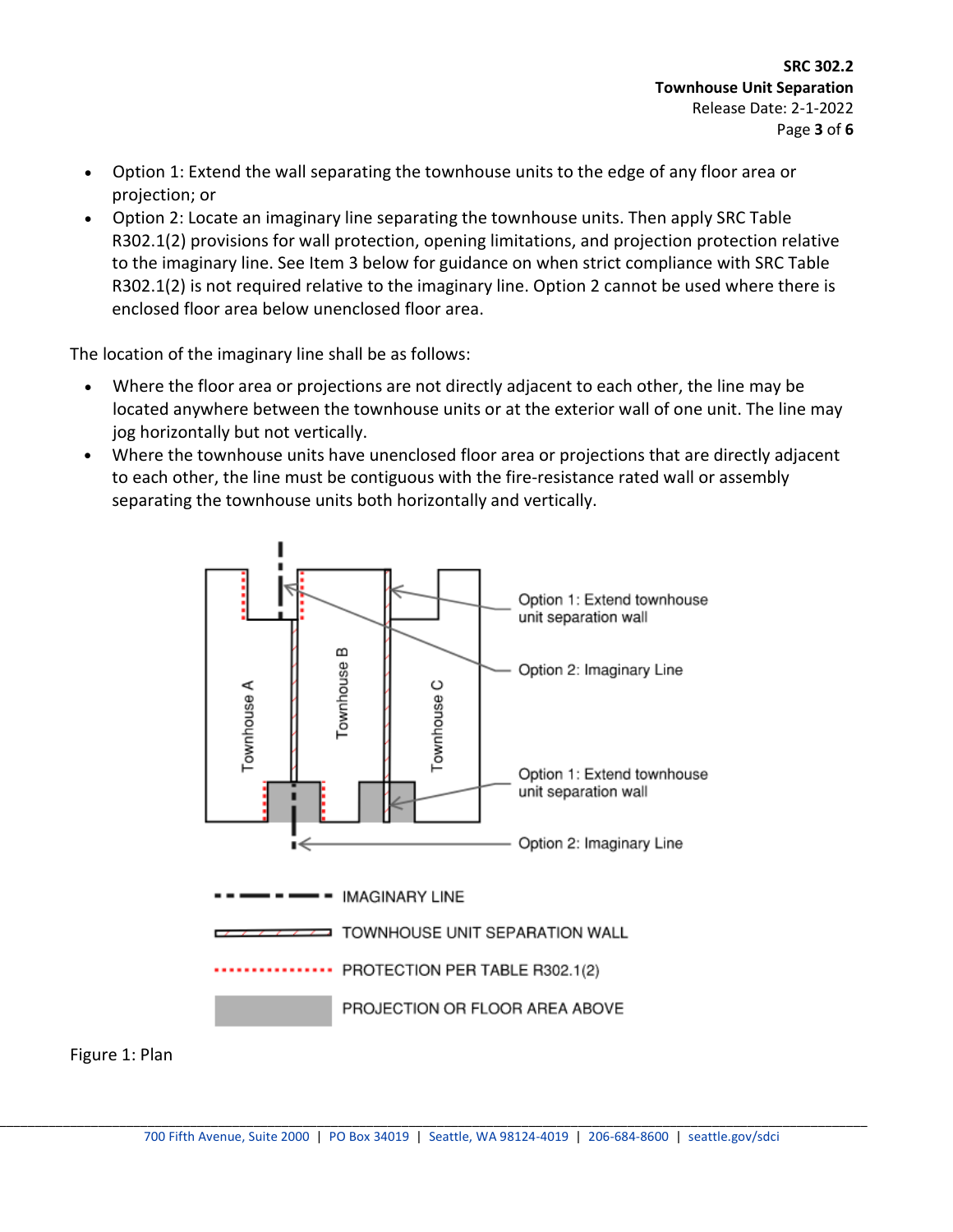# **Item 3: Where Strict Compliance with SRC Table R302.1(2) is Not Required Relative to the Imaginary Line**

There are three locations where strict compliance with SRC Table R302.1(2) is not required relative to the imaginary line. They are described in more detail below, but are as follows:

- Unenclosed floor area
- **Projections**
- Noncombustible Projections

### **Unenclosed Floor Area:**

All floor area, whether provided with exterior walls (enclosed) or not (unenclosed), is required to meet the exterior wall protection and limited openings per SRC Table R302.1(2) to both the line used to determine fire separation distance and to the imaginary line separating townhouse units.

However, when the unenclosed floor area (such as at covered balconies, covered decks, and covered alcoves) is 6 feet deep or less, SDCI allows a reduction in the required protection relative to the imaginary line between townhouse units. At these locations, a rated wall is not required at the imaginary line where the underside of the projection or exposed floor-ceiling assembly above is protected as required for projections in SRC Table R302.1(2) and as described in this code solution. Refer to Figure 2. Any walls surrounding enclosed floor area still need to comply with SRC Table R302.1(2) relative to the imaginary line.



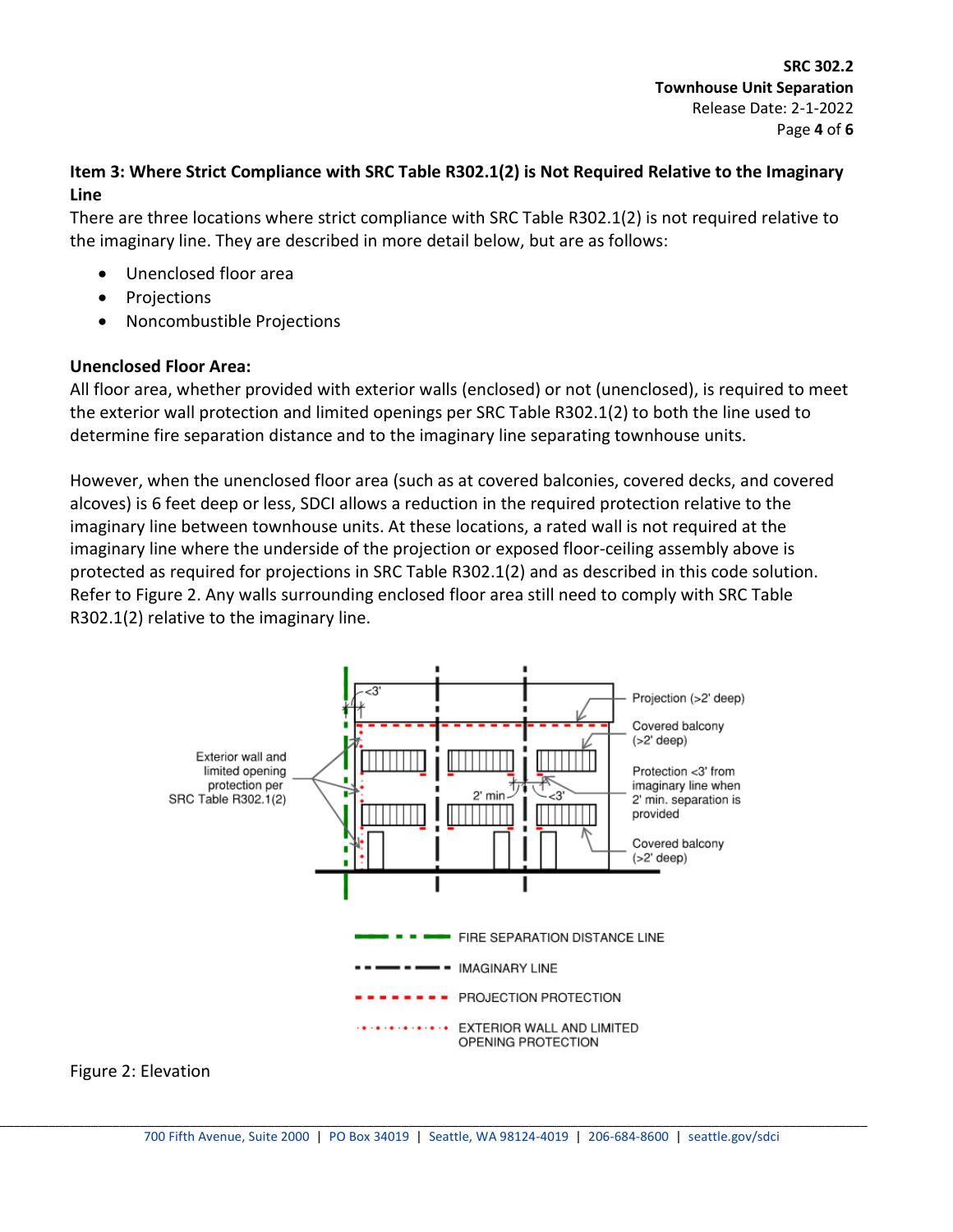This reduced protection does not apply to unenclosed floor area relative to the line used to determine fire separation distance.

## **Projections:**

SRC Table R302.1(2) does not allow projections with less than 2 feet of fire separation distance.

However, SDCI allows projections to extend to the imaginary line separating townhouse units when they comply with one of the following (refer to Figure 3):

- Eaves that are no more than 2 feet deep and are provided with  $\frac{1}{2}$  gypsum sheathing applied to the underside for 3 feet on each side of the imaginary line; or
- All other projections that are provided with 1-hour projection protection applied to the entire underside of the projection.



Figure 3: Elevation

# **Noncombustible Projections:**

Where projection protection is required in relation to the imaginary line between townhouse units, SDCI will waive the required projection protection for any of the following:

- Non-combustible projection located 2 feet or more from the imaginary line.
- Non-combustible canopy located anywhere up to the imaginary line.